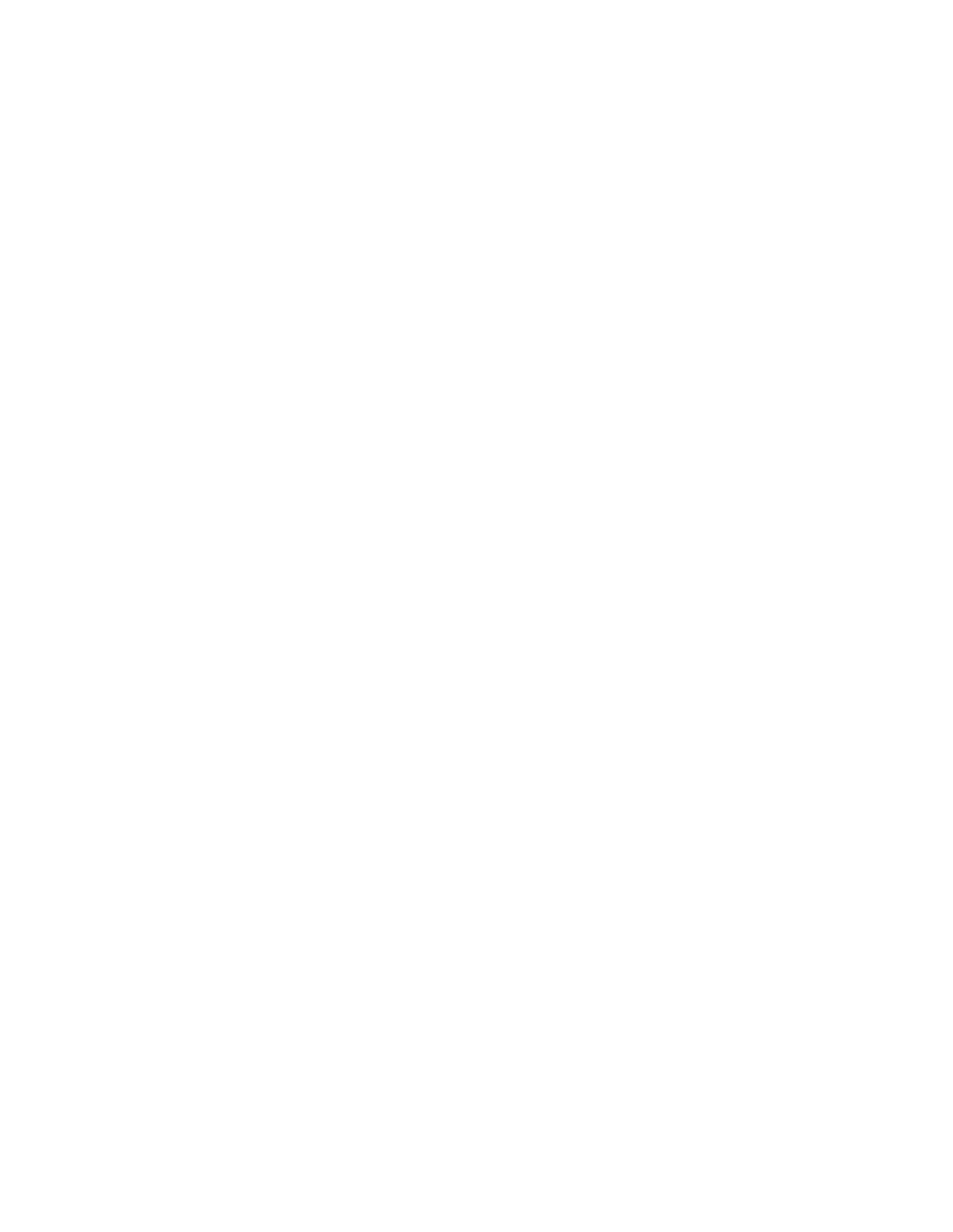### **BURKE, Justice.**

[¶1] In this post-divorce case between James Wunsch and Kelly Pickering, formerly known as Kelly Wunsch, the district court resolved a dispute between the parties concerning an amount of money Mr. Wunsch owed Ms. Pickering pursuant to the provisions of their divorce settlement agreement. Mr. Wunsch challenges the district court's decision. We will affirm.

### *ISSUES*

[¶2] Mr. Wunsch presents these issues:

- 1. Did the district court abuse its discretion by issuing an order compelling Mr. Wunsch to produce documents that were irrelevant or not in his possession, custody, or control?
- 2. After the district court entered default against Mr. Wunsch as a sanction for failing to produce the documents as ordered, did the district court err as a matter of law by restricting Mr. Wunsch's participation in the subsequent hearing on damages?
- 3. Was the evidence sufficient to support the trial court's award of damages?

## *FACTS*

[¶3] Before their divorce in 2004, Mr. Wunsch and Ms. Pickering owned and operated a financial services business, helping to invest their clients' funds in a wide variety of financial products, including mutual funds, stocks, bonds, annuities, and life insurance. The two were affiliated with LPL Financial Corporation, a financial investment company. During the divorce, the couple entered into a property settlement agreement that was later approved by the district court and incorporated into the divorce decree. The agreement provided generally that Mr. Wunsch would continue operating most of the financial services, while Ms. Pickering would receive payments to compensate for her share of the former business. The agreement, referring to Mr. Wunsch as "JIM" and to Ms. Pickering as "KELLY," included this fee-splitting provision:

> The parties will share equally any fees earned on joint client accounts . . . . If JIM replaces any of the above joint client accounts, JIM and KELLY will share equally the fees on the replaced account . . . until such time as KELLY has received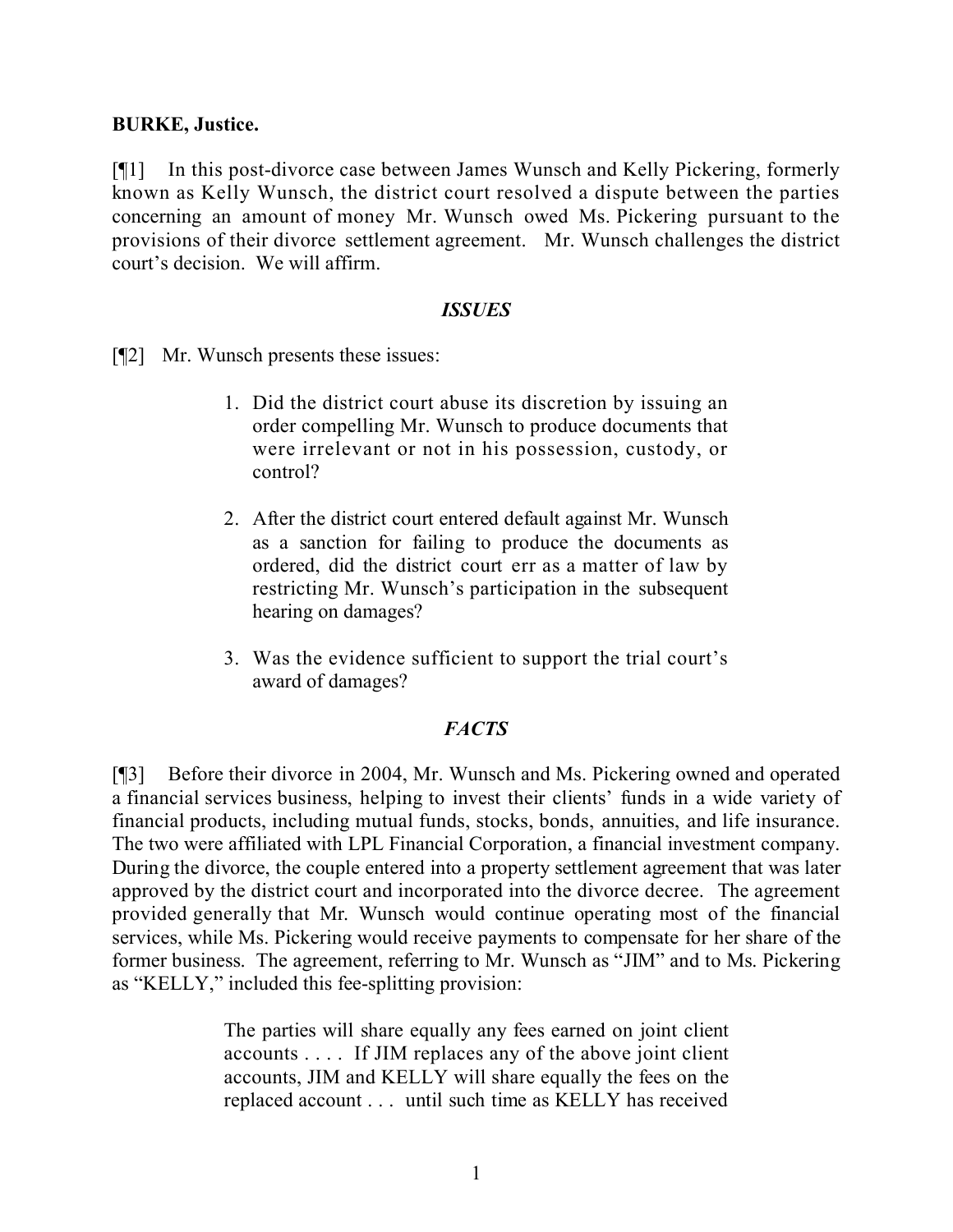in fees an amount equal to two times the annual earnings on the amount replaced, based on the fee charged before the replacement. At such time, KELLY shall no longer receive any fees on the replaced account.

[¶4] Not long after the divorce, disputes developed between the parties about the interpretation and administration of this agreement. The disputes were mediated, and many of them settled. In this mediation, the parties agreed to appoint an accountant as Administrator to perform the accounting required under the settlement agreement. The mediation did not resolve the parties' disagreement about the meaning of the phrase "two times the annual earnings on the amount replaced." That dispute was ultimately resolved in *Wunsch v. Pickering*, 2008 WY 131, 195 P.3d 1032 (Wyo. 2008).

[¶5] The Administrator developed a list of approximately 165 joint accounts held by the parties as of the date of divorce. As long as clients' funds remained in the parties' joint account, the accounting was relatively simple. The financial services company could split the fees, and send one half directly to Mr. Wunsch and one half directly to Ms. Pickering. Both parties had access to information about the accounts and the fees received. The Administrator could use this information to reconcile the accounts and, when some adjustment was necessary because of medical expenses for the children, for example, the Administrator would facilitate payments from one party to the other to balance the accounts.

[¶6] The accounting was more difficult when clients removed their funds from the parties' joint accounts. A client might take the funds and reinvest in another financial product offered by Mr. Wunsch, such as insurance or annuities. In their settlement agreement, the parties referred to this as a "replaced" account. For a replaced account, Mr. Wunsch would continue to receive fees, and under the agreement, Ms. Pickering remained entitled to half of those fees. Because a replaced account was held by Mr. Wunsch individually, however, Ms. Pickering did not have the same access to information about it, and the fees would not be paid directly to her. She and the Administrator had to rely on information provided by Mr. Wunsch to determine what amount Ms. Pickering should receive pursuant to the settlement agreement.

[¶7] However, a client might instead remove funds from the parties' joint account and, for example, keep the cash or reinvest through a different financial services company unrelated to Mr. Wunsch. For a "non-replaced" or "closed" account such as this, Mr. Wunsch would no longer earn any fees. According to Mr. Wunsch, he would, in turn, not owe Ms. Pickering any fee split under the terms of the settlement agreement.

[¶8] As noted above, the Administrator originally listed approximately 165 joint accounts held by the parties. By the time the current dispute arose, the Administrator had listed approximately 50 of those as "inactive" accounts that were no longer held in the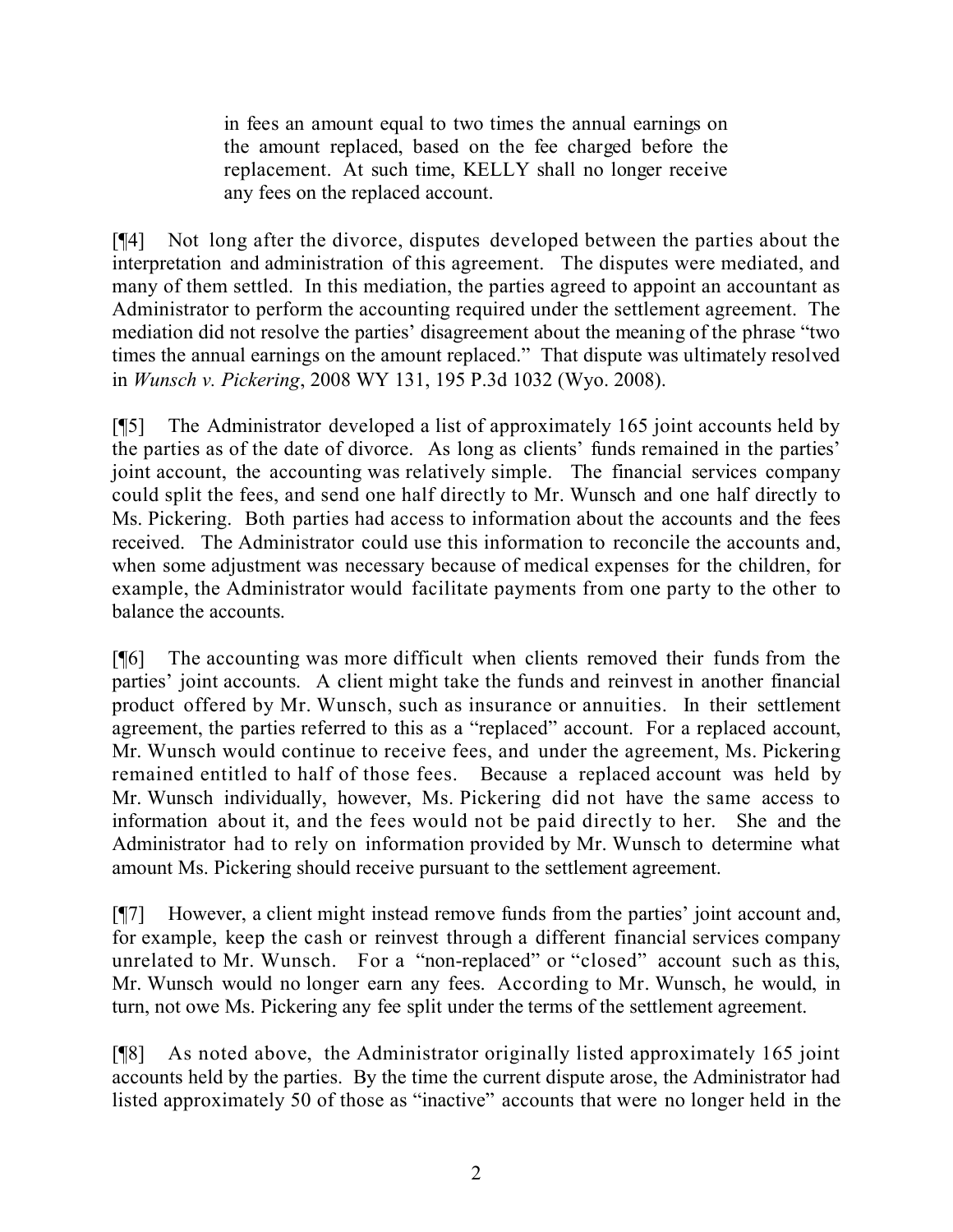parties' joint accounts. A dispute developed concerning these inactive accounts. Ms. Pickering pointed out that, if the accounts had been replaced and Mr. Wunsch was still earning fees on them, then she was still owed half of those fees. Mr. Wunsch claimed, to the contrary, that these accounts had not been replaced and he owed Ms. Pickering no fees relating to these accounts. The Administrator could tell that the clients' funds had been removed from the parties' joint accounts, but did not have adequate information to tell if the accounts had been replaced. He continued to calculate the "projected amount" Ms. Pickering would be owed if these accounts had been replaced, but he could not determine whether Ms. Pickering was actually owed these amounts.

[¶9] In 2009, Mr. Wunsch filed a motion asking the district court to clarify what, if anything, he owed Ms. Pickering on certain accounts. Ms. Pickering filed a response asserting that Mr. Wunsch had replaced these accounts, but had breached the settlement agreement by failing "to disclose sufficient information to [allow her or the Administrator] to follow the replaced accounts." Based on this alleged breach, she asked the district court to order Mr. Wunsch to pay the entire projected amount. The district court set a hearing on these issues for May 8, 2009.

[¶10] On March 24, 2009, Ms. Pickering served discovery requests on Mr. Wunsch. These included requests for admissions, interrogatories, and requests for production of documents. Among the documents requested were those referring to or relating to the "inactive" accounts, the tax returns and forms for Mr. Wunsch individually and for Wunsch Financial Services, Inc., and the commission statements Mr. Wunsch had received since August of 2005. Mr. Wunsch's response, delivered on April 28, 2009, was generally to object to the production of these documents, stating that the requests were "irrelevant and not calculated to lead to the discovery of admissible evidence and . . . propounded only to harass and intimidate." Ms. Pickering filed an "Expedited Motion to Compel" on April 29, 2009, arguing that the objections were both untimely and without merit. Responding to the motion to compel, Mr. Wunsch defended his objections, but further explained that he had requested information about the 50 inactive accounts from LPL. LPL did not respond until April 28, 2009, when it informed Mr. Wunsch that it could not provide the requested information without a court order. Mr. Wunsch had obtained the court order and sent it to LPL, but had not yet received the documents.

[¶11] The district court held a brief hearing on the motion to compel on May 4, 2009. Both sides presented argument, with Ms. Pickering contending that she needed the requested documents in order to present her case at the May 8 hearing, and Mr. Wunsch contending that the documents were irrelevant, unnecessary, and unavailable. Mr. Wunsch also indicated that the documents requested from LPL should be delivered soon, and near the end of this hearing, the parties suggested that they could meet on the evening of May 7, just prior to the hearing, and attempt to work out their differences.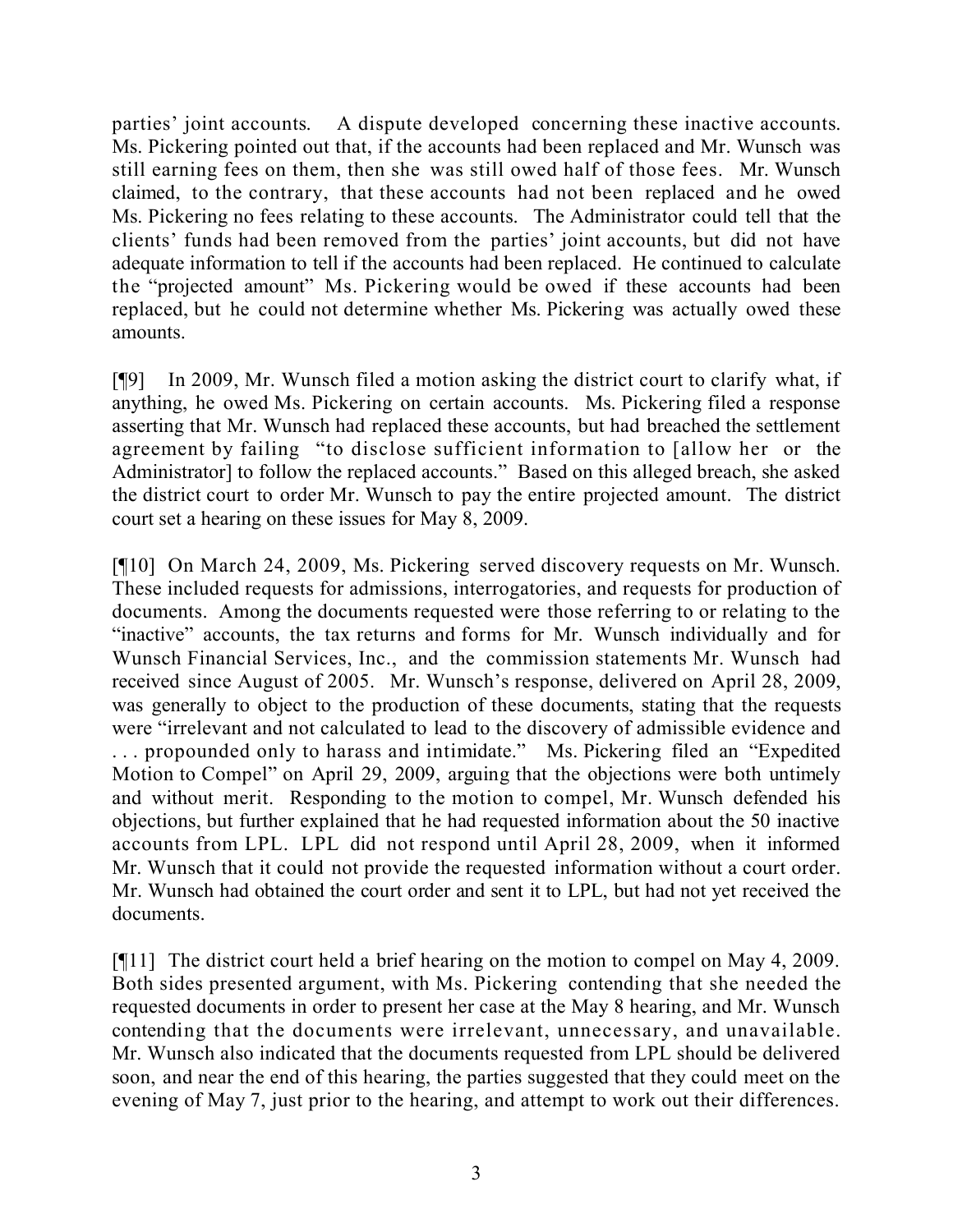Encouraging the parties to meet as scheduled, the district court took the motion to compel under advisement.

[¶12] The record does not explicitly reflect the parties' meeting on May 7, but their comments at the May 8 hearing suggest that they had met. They indicated that some documents had been received from LPL and delivered to Ms. Pickering. Based on information from the LPL documents, Mr. Wunsch had prepared a summary of the 50 inactive accounts, indicating the date the funds had been transferred from the joint account, the amount transferred, and to whom the funds were paid. When Mr. Wunsch attempted to introduce this summary as a hearing exhibit, Ms. Pickering objected to the lack of foundation, stating that "this is exactly the type of material which we were not allowed discovery on." She argued that the underlying information had been compiled by an LPL employee who was not present to testify or be cross-examined, using documents that were not identified or produced. She objected that the exhibit was only a summary, and because it lacked any foundation or "backup material" to support it, it was inadmissible. Emphasizing that the backup materials were the same documents Mr. Wunsch had failed to produce in response to her discovery requests, Ms. Pickering offered a continuing objection to the summary document.

[¶13] Although the district court neither admitted nor excluded the disputed document, the hearing continued, with both parties questioning the Administrator. The district court then announced a short recess. Following the recess, the parties informed the court that they had "reached some agreements" about certain interim payments Mr. Wunsch would make to Ms. Pickering. They also informed the court that the parties "may still have discovery problems," but "could perhaps resolve them . . . in time for another hearing." The district court agreed to continue the hearing, and scheduled the next round for September 30, 2009.

[¶14] Efforts to resolve the discovery dispute were apparently fruitless, as the next document in the record is Ms. Pickering's "Renewed Expedited Motion to Compel," filed September 2, 2009. This motion stated that Ms. Pickering had served additional discovery requests on July 29, 2009, and that Mr. Wunsch had responded on August 25, 2009. He objected to nearly every request as "overbroad, unduly burdensome and time consuming, irrelevant, not calculated to lead to the discovery of admissible evidence, [and] propounded only to harass and intimidate [Mr. Wunsch]." To the request for his commission statements, Mr. Wunsch also objected that the request sought "confidential, proprietary and privileged information," and claimed that he did not "have any of this information, he is not required to maintain this information and he no longer has access to the LPL system to obtain the information." In her renewed motion to compel, Ms. Pickering presented arguments similar to those made regarding the previous motion to compel. Mr. Wunsch's response likewise presented arguments similar to those previously employed.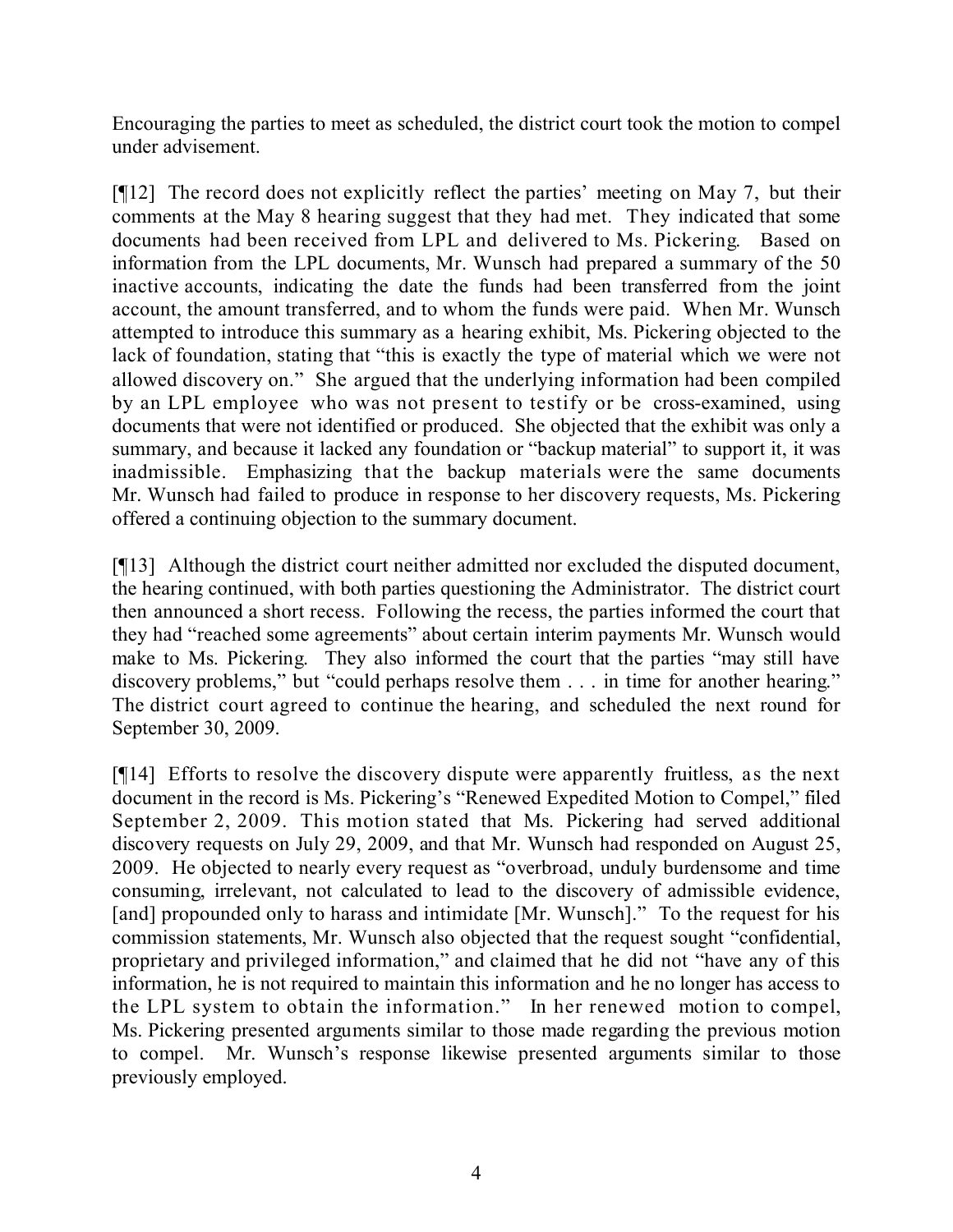[¶15] On September 17, 2009, the district court issued an order granting Ms. Pickering's renewed expedited motion to compel. Without further explanation, the district court concluded that Ms. Pickering's discovery requests were "proper and necessary." It ordered Mr. Wunsch to "make full and complete responses to the discovery served on him on July 29, 2009," and to serve the responses "no later than September 25, 2009."

[¶16] Mr. Wunsch provided a response by the court's deadline, but Ms. Pickering remained unsatisfied with the production. On September 28, 2009, she filed an "Expedited Motion for Sanctions; Motion for Entry of Default Judgment, Attorney's Fees and Costs," asserting that Mr. Wunsch's responses to her discovery request and the court's order remained deficient. She asserted that sanctions were appropriate, and suggested that default should be entered against Mr. Wunsch.

[¶17] The district court convened the hearing as scheduled on September 30, 2009, and proceeded to consider Ms. Pickering's motion for sanctions. Ms. Pickering reasserted that Mr. Wunsch's failure to provide the requested documents left her unable to make her case that the 50 inactive accounts had been replaced. Mr. Wunsch asserted that he had provided adequate responses to the discovery requests, in compliance with both the Wyoming Rules of Civil Procedure and the district court's order to compel. After taking a brief recess, the district court granted Ms. Pickering's motion for sanctions – "I feel I have no other choice" – and stated that a default would be entered against Mr. Wunsch. The district court then heard the parties' evidence and arguments concerning the amount of damages that should be awarded. Ms. Pickering asserted that she should receive over \$195,000, which included the amount calculated by the Administrator as the projected amount she was entitled to if all of the 50 inactive accounts had been replaced by Mr. Wunsch. After considering the parties' positions, the district court awarded damages in the amount requested by Ms. Pickering.

[¶18] Mr. Wunsch appealed from two of the district court's rulings in this matter. He challenges the grant of Ms. Pickering's motion to compel discovery, and he appeals the district court's award of damages on the bases that he was not allowed to participate fully in the damages hearing, and that there was insufficient evidence to support the district court's award. He has not appealed the entry of default.

# *DISCUSSION*

# *1. Did the district court abuse its discretion by issuing an order compelling Mr. Wunsch to produce documents that were irrelevant or not in his possession, custody, or control?*

[¶19] We review a district court's decision to compel production for abuse of discretion. *Inskeep v. Inskeep*, 752 P.2d 434, 436 (Wyo. 1988). When we review for abuse of discretion, the ultimate issue is whether the district court could reasonably conclude as it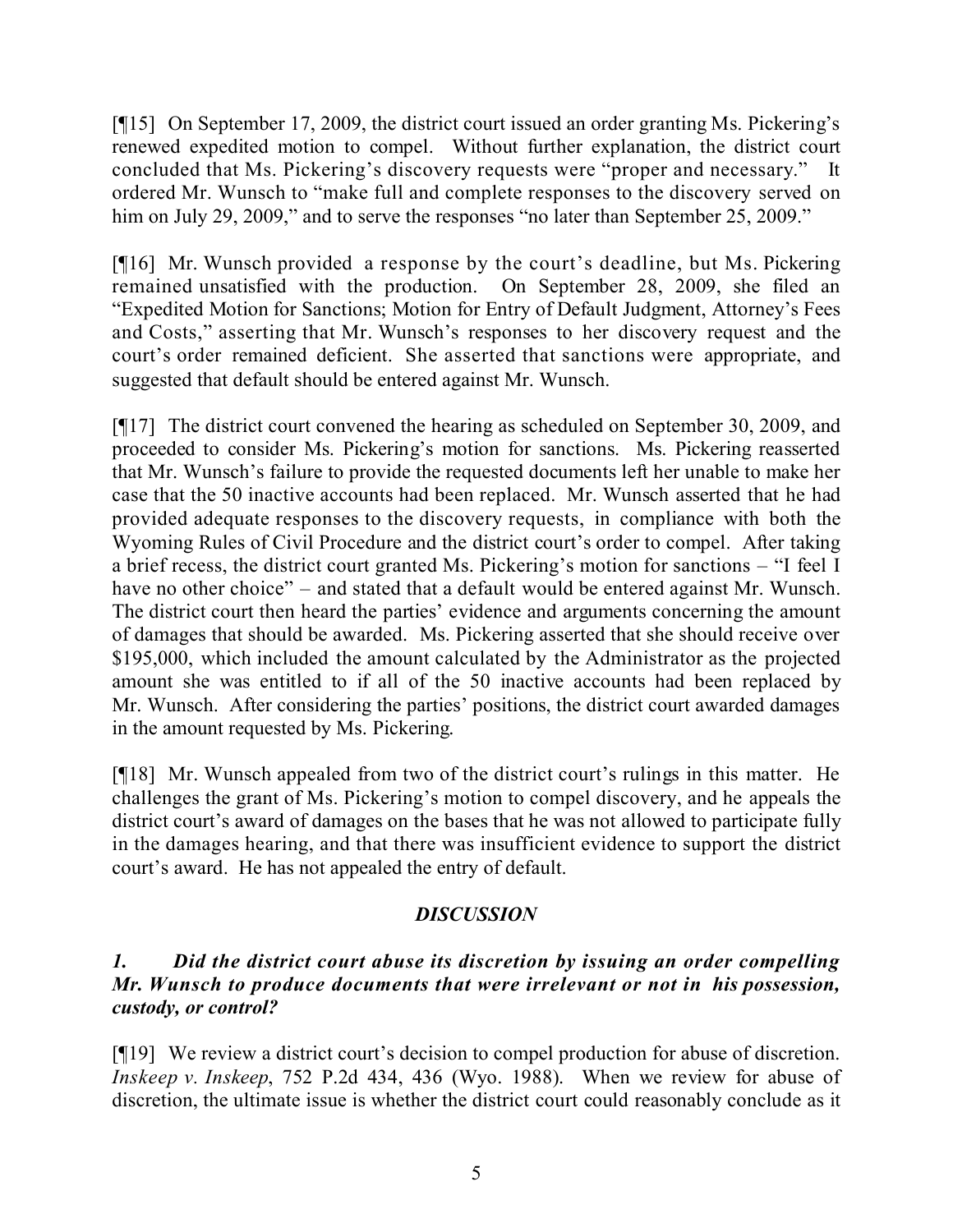did. *Lieberman v. Mossbrook*, 2009 WY 65, ¶ 64, 208 P.3d 1296, 1314 (Wyo. 2009).

[¶20] Mr. Wunsch first asserts that the motion to compel should not have been granted because the documents Ms. Pickering requested through discovery were not relevant. The argument lacks merit. The documents requested by Ms. Pickering were plainly relevant to her claim that Mr. Wunsch had replaced certain joint accounts, and owed her fees on those accounts in accordance with the settlement agreement reached in the divorce.

[¶21] In her Renewed Expedited Motion to Compel, Ms. Pickering explained the relevance of the information she had requested about Mr. Wunsch's representative identification numbers:

> In past and recent discovery, [Ms. Pickering] requested documentation on all rep ID numbers held by [Mr. Wunsch] individually, with others, or by his corporation. All commissions are paid through a registration known as a "rep ID" number. While the mediation agreement requires [Mr. Wunsch] to turn over commission statements, [he] can have other rep ID numbers with others, such as partners, and can have an unlimited amount of shared rep ID numbers. He would also receive another rep ID number when he changes affiliations, such as he recently did [by leaving LPL and becoming associated with another financial institution].

> [Mr. Wunsch] has objected to producing this information twice. [Ms. Pickering] is only interested in tracking whether any of the joint accounts on which she is owed are still being held by [Mr. Wunsch].

> [Ms. Pickering] requested production to ensure that accounts which she is to be paid on, and is not being paid on, are not generating income to which she is entitled through another rep ID number [that] is being paid to [Mr. Wunsch] alone. . . . [Ms. Pickering] is entitled to documentation on other rep ID numbers to ensure that commissions to which she is entitled are not making an end-run around the Administrator and being paid [to Mr. Wunsch] through another rep ID number.

She also explained why she sought to discover Mr. Wunsch's commission statements:

In addition to the rep ID tracking, commission statements are necessary for several reasons: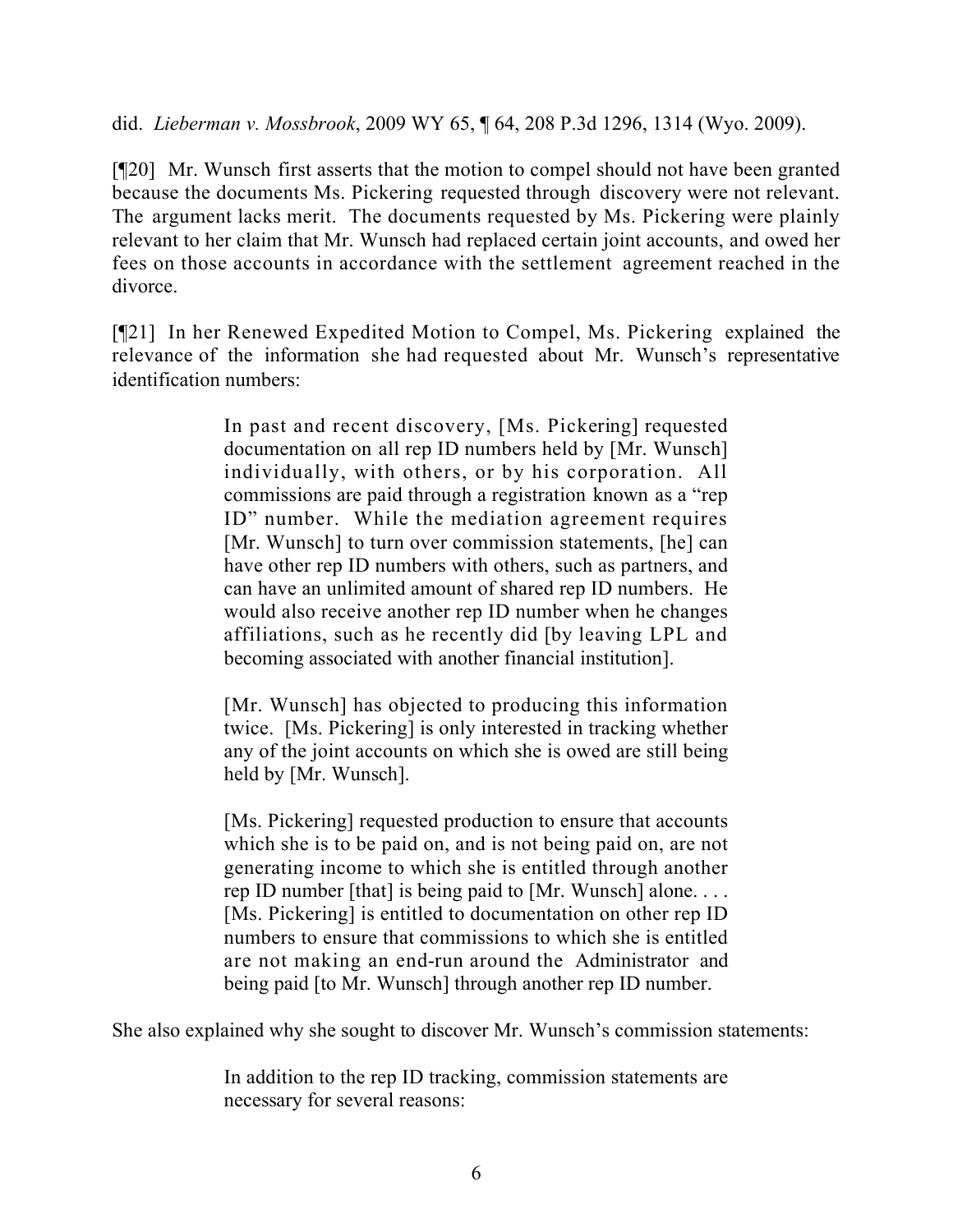First, [Ms. Pickering] must establish which commissions she is or is not entitled to share in. [She] agrees that she is not entitled to accounts which [Mr. Wunsch] obtained after the divorce. In order to establish what commissions are from accounts in the accounting which should be shared vs. which commissions [she] does not share in, commission statements are necessary.

Second, commission statements will track not only investment account commissions, but also other replacement products covered by the divorce settlement. An example of replacement products which are not investment accounts would be life insurance policies and a variety of other financial products. . . . In instances where the replacement is made [into Mr. Wunsch's] individual rep ID or an undisclosed rep ID because the account was moved with the consent of the client, [Ms. Pickering] is not privy to commission information unless [it is] produced as requested.

Finally, with respect to her request for tax information, Ms. Pickering provided this explanation to the district court:

> [Ms. Pickering] has requested documents which should track with other materials with regard to commissions in order to assure there are no discrepancies. With tax returns, commission income is shown and 1099's will be received. These will cover all of [Mr. Wunsch's] income sources. The purpose of this request is not to make a claim against commissions in which [Ms. Pickering] should not share, but to reconcile the information [to] assure that [she] is receiving what she is entitled to. If, for instance, a 1099 is received from an insurance company commission, then [Ms. Pickering] can inquire whether that was for a joint account or not. She can match this with commission statements [and] eliminate commissions to which she is not entitled. If [Mr. Wunsch] is not required to produce this information, he can, without question, withhold [Ms. Pickering's] share of commissions.

[¶22] Relevant evidence is "evidence having any tendency to make the existence of any fact that is of consequence to the determination of the action more probable or less probable than it would be without the evidence." W.R.E. 401. If the information sought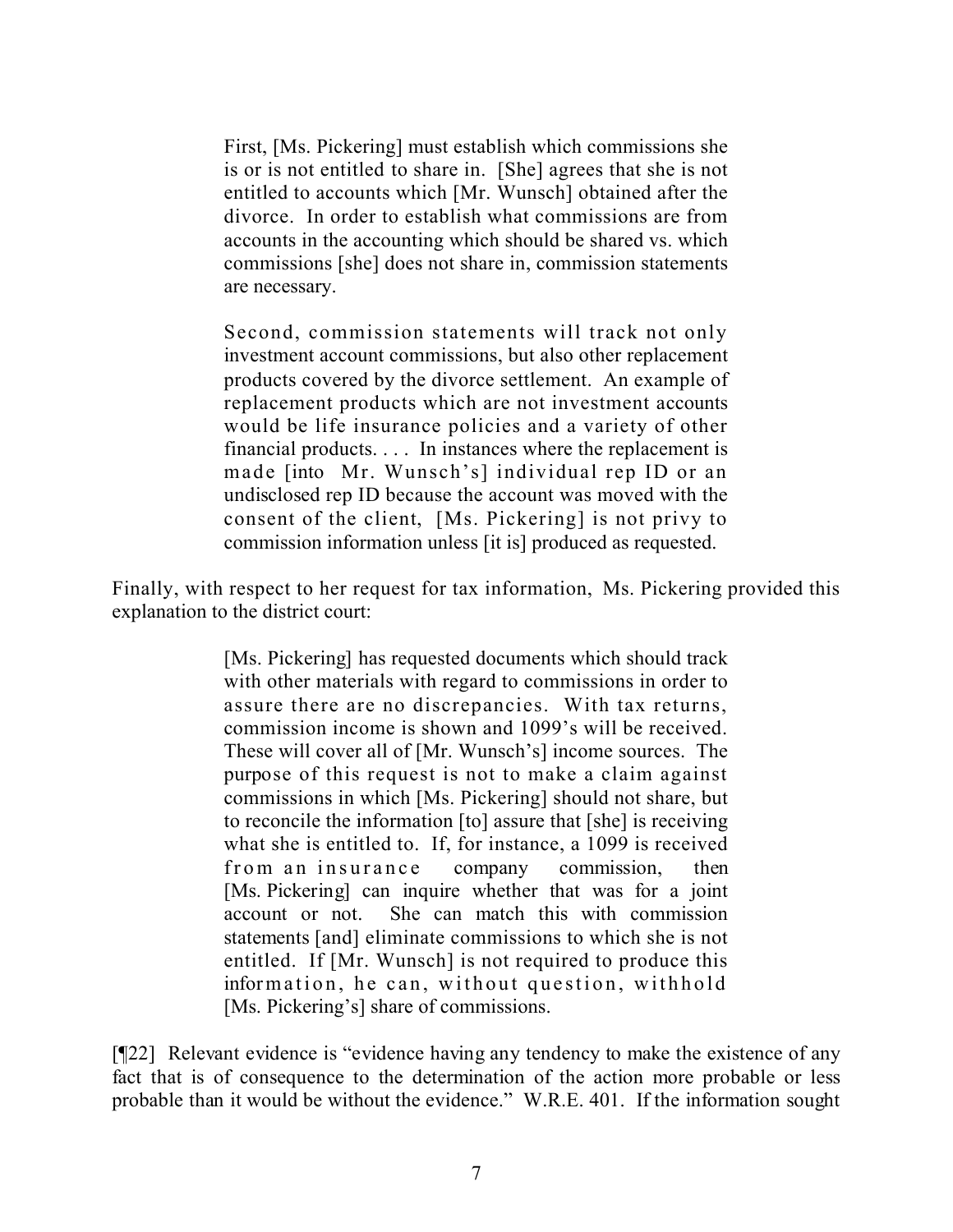by Ms. Pickering indicated that clients formerly invested in the parties' joint accounts had moved those investments through Mr. Wunsch's individual account, that would tend to make it more probable that those joint accounts had been replaced. To the extent the information related only to Mr. Wunsch's individual clients, that would tend to make it less probable that those accounts had been replaced. The district court could reasonably determine that the documents sought by Ms. Pickering were relevant. "Parties may obtain discovery regarding any matter, not privileged, that is relevant to the claim or defense of the party seeking discovery." W.R.C.P. 26(b)(1). The district court did not abuse its discretion in granting the order to compel the production of these documents.

[¶23] The fact that Mr. Wunsch had produced some documents subpoenaed from LPL did not obviate the need for the additional documents requested by Ms. Pickering. Those documents indicated dates on which the joint accounts had been closed, the amount of funds in those accounts, and to whom the funds were paid. But as Ms. Pickering points out, if an account was closed and a check sent to the client, the client could still have used the money to purchase other financial products from Mr. Wunsch. Ms. Pickering adequately explained to the district court why the information from LPL was insufficient by itself, and why the additional documents she had requested were needed to develop her case.

[¶24] Mr. Wunsch's objection that the documents were not in his possession, custody, or control is unsupported by facts in the record. Mr. Wunsch never represented that the "rep ID numbers" were unavailable to him. With regard to the commission statements, he initially asserted that they were sent to him only in electronic format, and had all been deleted, and were therefore not in his possession. However, at the hearing held on September 30, 2009, Mr. Wunsch's counsel explained that "the commission statements from LPL, you know, I suppose we could try and get those from LPL, but he does not have them and they are not in his care, custody or control." This amounts to an admission of the seemingly obvious fact that, whether or not Mr. Wunsch had the commission statements in hand, he could have obtained copies from LPL.

[¶25] Later, during the same hearing, counsel for Mr. Wunsch told the district court, "Hopefully we can get the LPL commission statements that he did not have in his possession or available to him or on his computer." The district court pointedly asked,

> Where was all this stuff, [Counsel], this summer? I mean here we are you say you're going to get these things and so we're looking at maybe setting aside another day or half day [for another hearing]. But why aren't these things  $-$  you say you can get them or they're on their way why don't we have them now?

Counsel responded: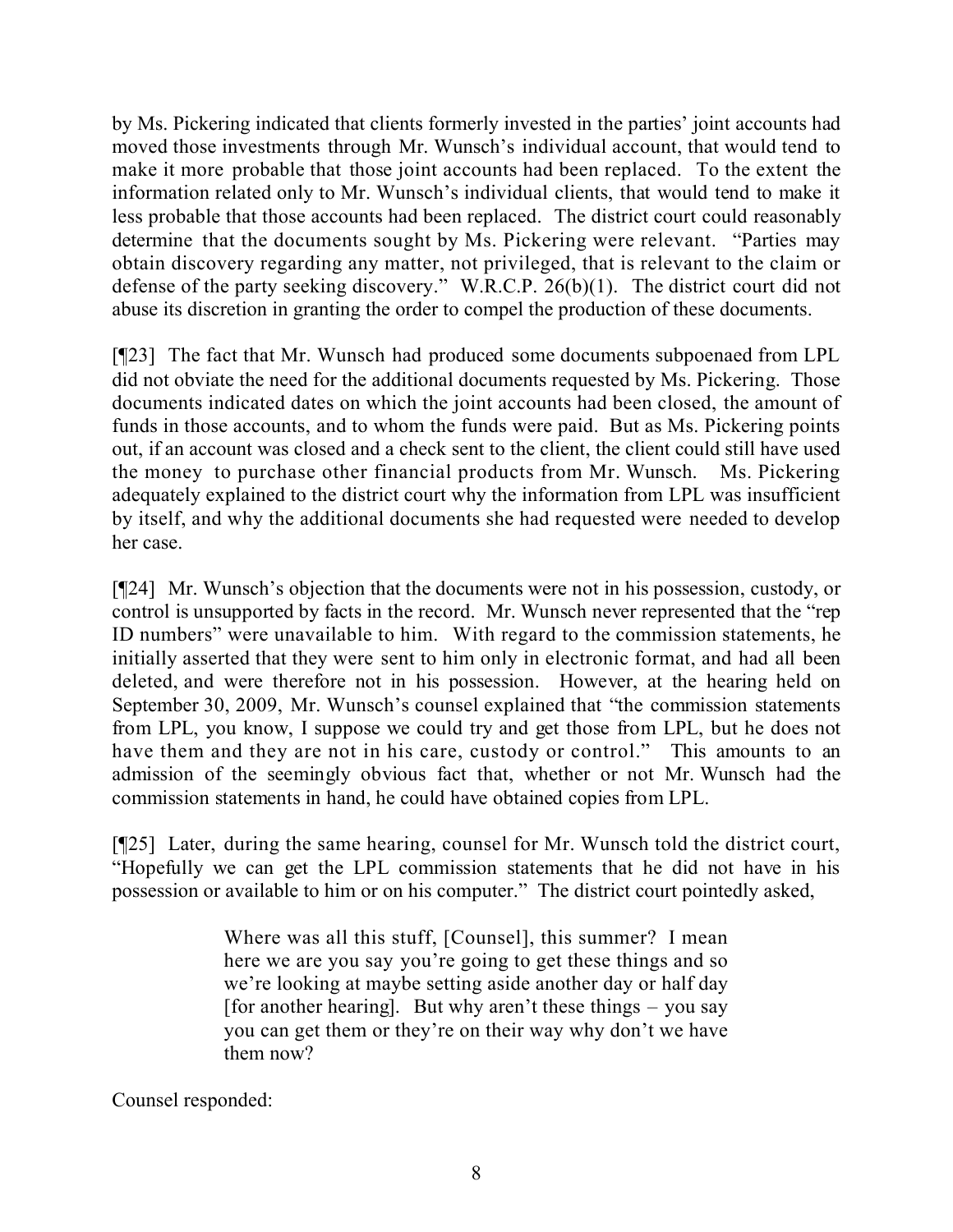Because they were not requested by Mr. Wunsch and . . . he did not understand that if he could ask for it and receive it then that would be in his control, he believed it was that if he had it in his possession or on his computer. I that was what he had to produce.

Mr. Wunsch claims on appeal that the district court erred by ordering him to produce the commission statements because they were outside of his possession, custody, or control. We reject this claim not just because it lacks factual support in the record, but further, because it is contradicted by the facts of record.

[¶26] As to the tax records, it appears that Mr. Wunsch did produce all of the requested information except for the tax returns and 1099 Forms for 2008. Mr. Wunsch repeatedly represented that the 2008 tax returns were still being prepared, and so were not yet in existence. He asserted that his 1099 Forms for 2008 were unavailable for the same reason. From a practical standpoint, the assertion that the 1099 Forms for 2008 were still unavailable as of September 30, 2009, seems untenable. Although the district court did not specify this as one of the reasons for ordering these tax forms to be produced, it would not have been unreasonable to reject this assertion for lack of credibility. Moreover, in the hearing held on September 30, 2009, Mr. Wunsch's counsel stated that "The 1099 for 2008 has been ordered and should be here," another admission that the document was not beyond Mr. Wunsch's control.

[¶27] If the 2008 tax returns were the only documents at issue, we might agree with Mr. Wunsch that the district court erred in compelling production. However, as discussed above, Mr. Wunsch had failed to disclose his "rep ID numbers," his commission statements, and his 1099 forms for 2008. His assertion that all of these documents were beyond his possession, control, and custody, is unpersuasive.

[¶28] For these reasons, and after careful review of the record on appeal, we cannot say it was unreasonable for the district court to conclude that the documents requested by Ms. Pickering through discovery were relevant and within Mr. Wunsch's possession, custody, or control. It was not an abuse of discretion to issue an order compelling Mr. Wunsch to produce the disputed documents.

# *2. After the district court entered default against Mr. Wunsch as a sanction for failing to produce the documents as ordered, did the district court err as a matter of law by restricting Mr. Wunsch's participation in the subsequent hearing on damages?*

[¶29] We note again that Mr. Wunsch has not appealed the district court's entry of default against him as a sanction for violation of its discovery order. However, we have previously recognized that an entry of default, establishing liability, is separate and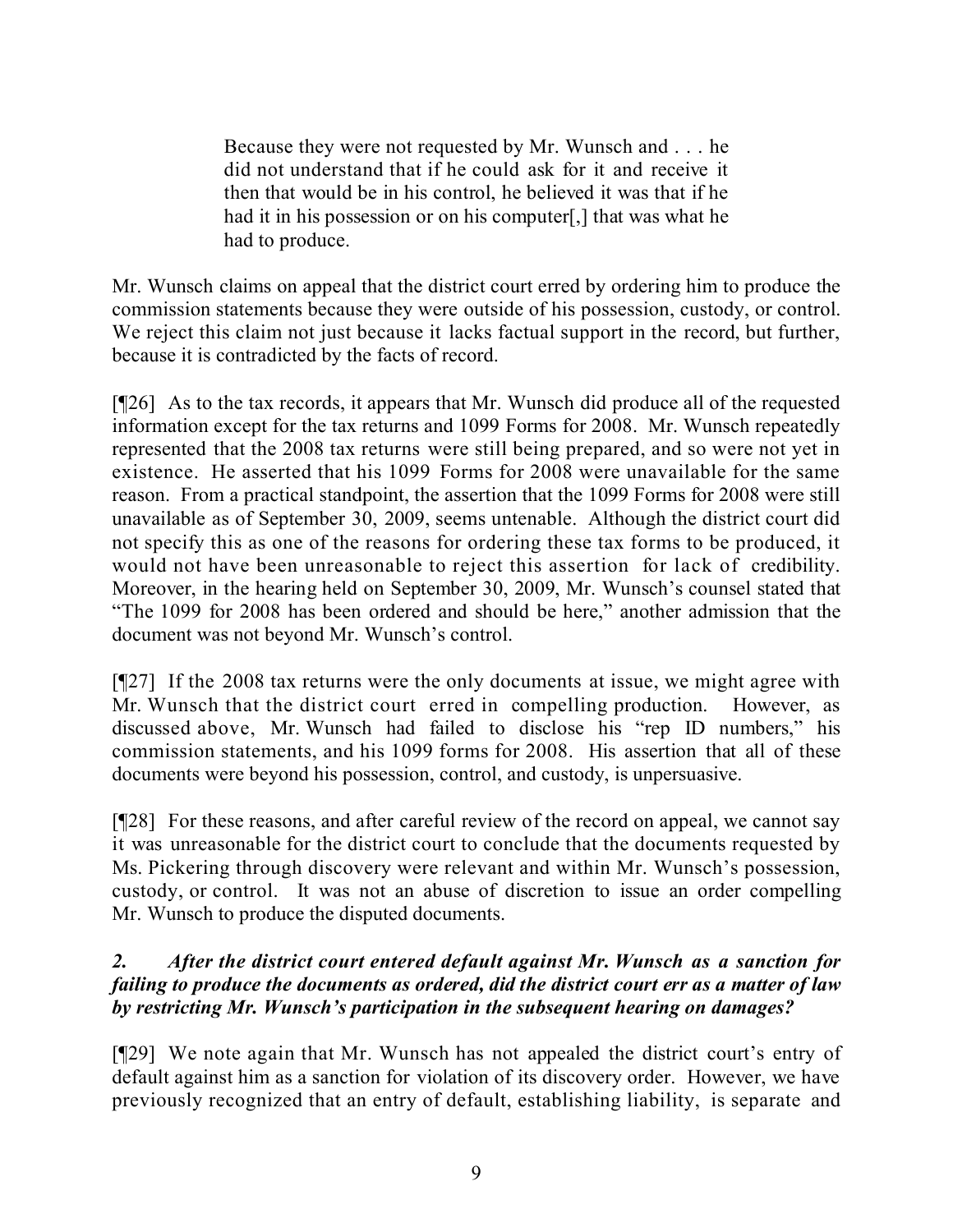distinct matter from a default judgment establishing the amount of damages. *Spitzer v. Spitzer*, 777 P.2d 587, 592 (Wyo. 1989). Accordingly, while we cannot review the entry of default at this point, we may consider Mr. Wunsch's issues relating to the default judgment.

[¶30] Mr. Wunsch concedes that the district court's entry of default as a discovery sanction under W.R.C.P. 37 and 55 established that he was liable on Ms. Pickering's claims. Following the entry of default, he was no longer entitled to contest, or present evidence relating to, the issue of liability. But, he argues, he was still entitled to present evidence on the issue of damages:

> An entry of default goes solely to liability and is, by definition, not a result of any trial on the merits. . . . In contrast, a default judgment is a ruling on the merits on the issue of damages. It is a wholly separate proceeding from the entry of default and, where damages are unliquidated, requires a sufficient showing of damages to support a trial court's award. As a separate proceeding on the merits, a party who may have been foreclosed from a defense on the merits as a sanction for discovery non-compliance has the right to litigate damages, to fully participate and submit evidence in the evidentiary proceeding on unliquidated damages.

(Internal citations and emphasis omitted.) We agree that Mr. Wunsch's argument is consistent with our precedent. *See*, *e*.*g*., *McGarvin-Moberly Construction Co. v. Welden*, 897 P.2d 1310, 1315 (Wyo. 1995) ("[I]n the assessment of damages following entry of default, a defaulting defendant has the right to participate in the proceedings and introduce affirmative evidence on its own behalf in mitigation of damages.").

[¶31] Mr. Wunsch claims that, during the hearing held on damages, the district court denied his right to participate in the proceedings by improperly prohibiting him from presenting evidence relating to the damages he owed Ms. Pickering. He asserts that the district court erred as a matter of law in restricting his participation in the hearing, and because this raises a question of law, it must be reviewed *de novo*. However, the record reflects that Mr. Wunsch was afforded an opportunity to participate in the damages hearing, and that he did participate. The real basis of his complaint is that the district court excluded most of the evidence he sought to introduce at that hearing. We therefore agree with Ms. Pickering that this is more properly cast as an evidentiary issue. We review a district court's rulings on the admission or exclusion of evidence for abuse of discretion. *Cramer v. Powder River Coal, LLC*, 2009 WY 45, ¶ 22, 204 P.3d 974, 981 (Wyo. 2009).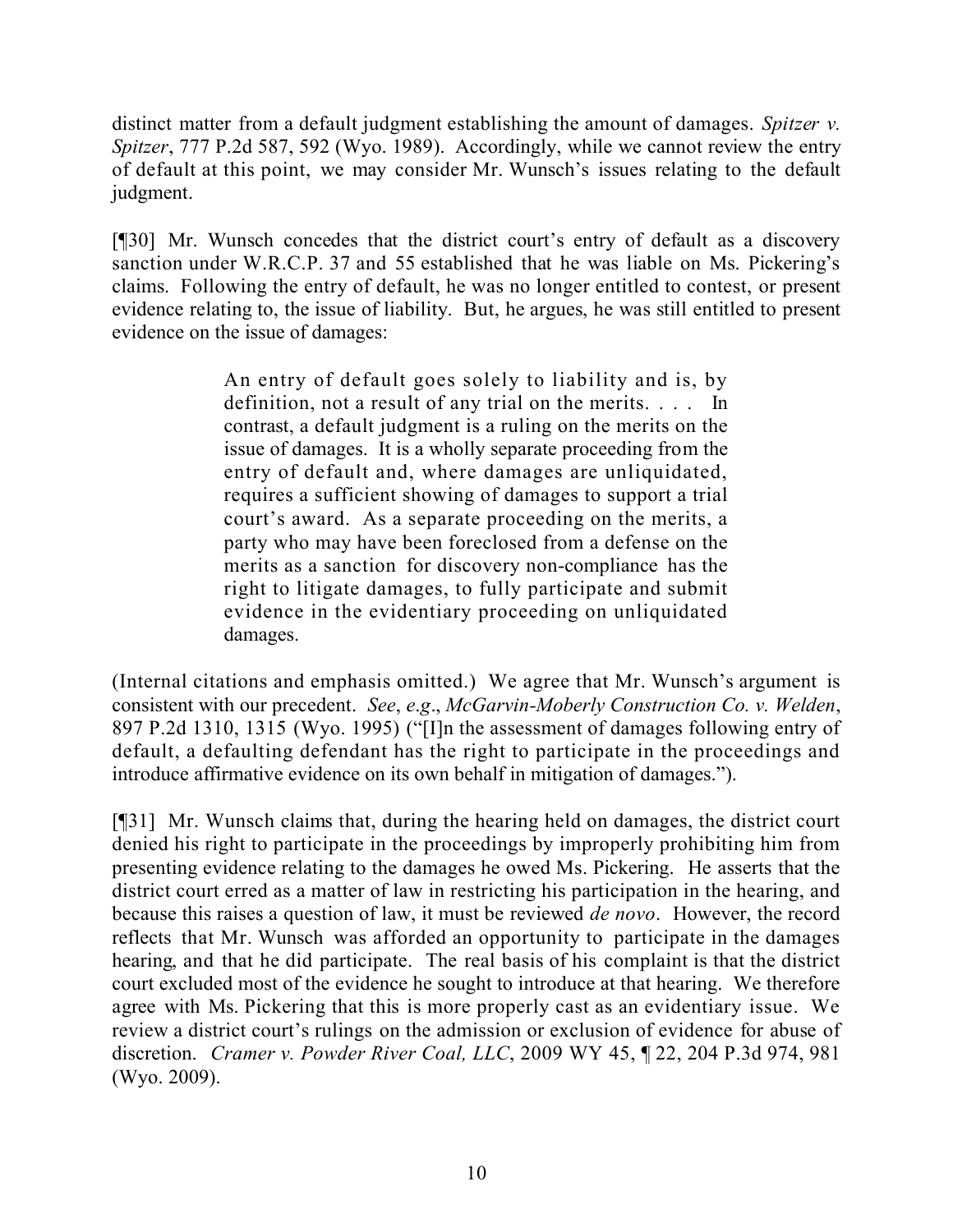[¶32] As the basis for his argument that he was improperly restricted from participating in the damages hearing, Mr. Wunsch asserts that Ms. Pickering was "permitted to testify at length as to her speculation that each of the [50 inactive] accounts had been replaced by Mr. Wunsch." In contrast, as he explains it, "Mr. Wunsch attempted to respond that he had not replaced those accounts and had, therefore, received no unreported income from them," but the district court "repeatedly sustained Ms. Pickering's objections to such evidence and ruled that the discovery sanction also foreclosed Mr. Wunsch from presenting such evidence."

[¶33] Mr. Wunsch's argument rests on a misconception about the effect of the district court's entry of default against him. Through her discovery requests, Ms. Pickering sought documents from which she could find evidence indicating which of the 50 inactive accounts had been replaced and which had not. Mr. Wunsch did not produce the requested documents. When the district court entered default against him, it was as a sanction for failing to provide the documents with which Ms. Pickering could prove which accounts had been replaced. The default, therefore, served to prohibit Mr. Wunsch from contesting that the accounts had been replaced.

[¶34] Because the effect of the entry of default was to establish that the disputed accounts had been replaced, evidence offered by Mr. Wunsch to show that the accounts had not been replaced was irrelevant. This example from the hearing is illustrative of the many relevancy objections sustained by the district court:

> Q. [by counsel for Mr. Wunsch] Mr. Wunsch, on Exhibit EE, [Ms. Pickering's] calculation of damages here of a \$195,000 penalty, what – that assumes that all the accounts were replaced by you; is that right?

A. It does.

Q. And that all the accounts were somehow purchased by you?

A. It assumes that if every account was replaced by me that that is what I would owe [Ms. Pickering].

Q. And that every account on that list you somehow received compensation for?

A. That is what it assumes.

Q. And of … So of these approximately 165 accounts in Exhibit EE how many of those did you actually transfer?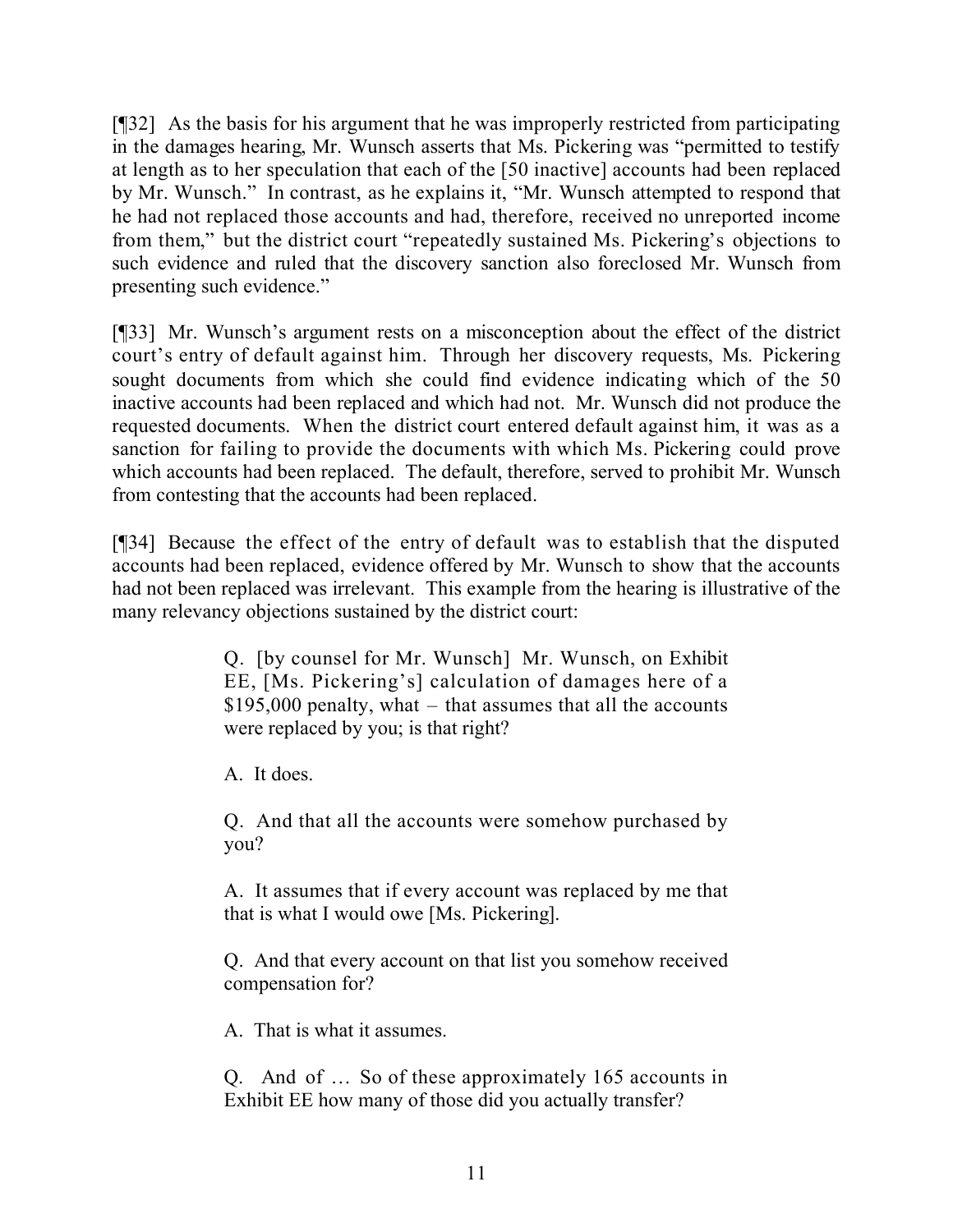[by counsel for Ms. Pickering] I'm going to object, it's irrelevant. You've already ruled on the transfer issue and so you can't get into – it's irrelevant at this point.

THE COURT: And I'm going to sustain that.

Because the entry of default decided the issue of whether the accounts had been replaced, and decided it against Mr. Wunsch, any evidence suggesting that the accounts had not been replaced was irrelevant, and the district court did not err in excluding it.

# *3. Was the evidence sufficient to support the trial court's award of damages?*

[¶35] Mr. Wunsch correctly contends that, following the entry of default against him, Ms. Pickering still had the burden of proving her damages. *Spitzer*, 777 P.2d at 593. He asserts that Ms. Pickering failed to meet that burden because she "was unable to provide any evidence at all, other than her bare suspicions and speculations, that the 51 'inactive' joint client accounts that were the basis for her damages had ever generated any fees or income from which she could claim a share under paragraph 22A of the Settlement Agreement." When we are asked to consider whether the evidence was sufficient to sustain a damages award, we

> assume that the evidence of the prevailing party is true. We give this evidence every favorable inference and leave out of consideration any conflicting evidence of the other party. The trial court's findings are presumed to be correct and will not be disturbed absent a showing that they are clearly erroneous, inconsistent, or contrary to the great weight of the evidence.

*Examination Mgmt. Servs. v. Kirschbaum*, 927 P.2d 686, 698 (Wyo. 1996) (internal citation omitted).

[¶36] As with the previous issue, Mr. Wunsch's argument is based on a misconception of the effect of the entry of default against him. It amounted to a ruling that the inactive accounts had all been replaced by Mr. Wunsch. Ms. Pickering was no longer required to prove that any of the accounts had been replaced. She had to prove what her damages were if all the accounts had been replaced.

[¶37] Mr. Wunsch recognized, as shown in the quotation above from the damages hearing, that Ms. Pickering's "calculation of damages here of a \$195,000 penalty, what – that assumes that all the accounts were replaced." This calculation was done by the Administrator for the purpose of establishing the "projected amount" Ms. Pickering